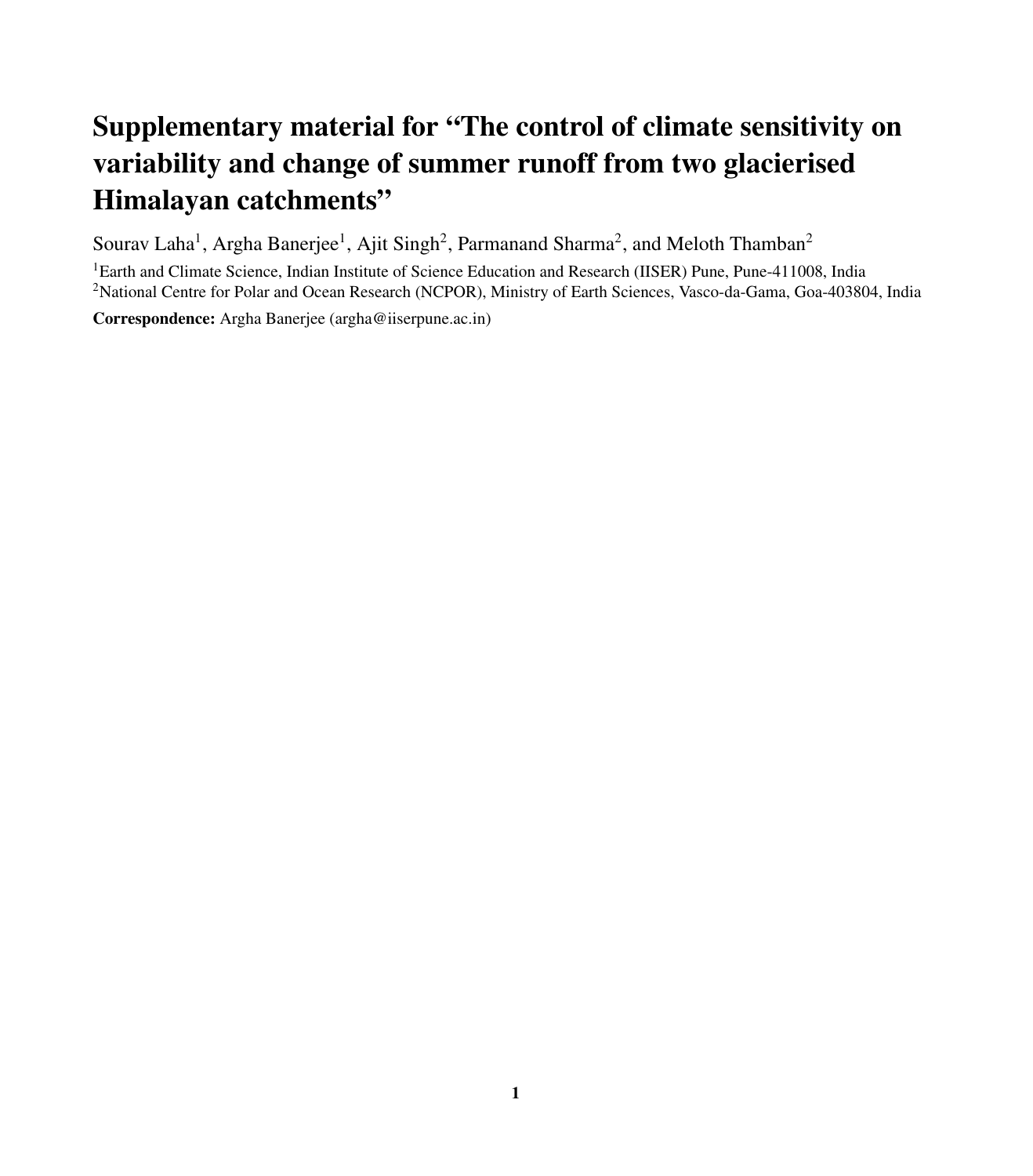|                                                             | Sensor                | Accuracy                                                                 | Data availability               |  |  |  |  |
|-------------------------------------------------------------|-----------------------|--------------------------------------------------------------------------|---------------------------------|--|--|--|--|
| Parameters (station name)                                   |                       | (Range)                                                                  |                                 |  |  |  |  |
| Chandra catchment (Pratap et al., 2019; Singh et al., 2020) |                       |                                                                          |                                 |  |  |  |  |
| Runoff (Tandi)                                              | YSI radar             | $\pm$ 2 mm                                                               | 26Th June, 2016 to 30th Oct,    |  |  |  |  |
|                                                             |                       |                                                                          | 2018 (with gaps)                |  |  |  |  |
| Precipitation (Himansh)                                     | OTT Pluvio precipita- | $\pm$ 0.05 mm                                                            | 18th Oct, 2015 to 5th Oct, 2018 |  |  |  |  |
|                                                             | tion bucket           |                                                                          | (with gaps)                     |  |  |  |  |
| 2m air temperature (Himansh)                                | Campbell HC2S3        | $\pm 0.1^{\circ}$ C ( $-50$ to + 60                                      | 18th Oct, 2015 to 5th Oct, 2018 |  |  |  |  |
|                                                             |                       | $^{\circ}$ C)                                                            | (with gaps)                     |  |  |  |  |
| Incoming shortwave radiation (Hi-                           | Zonen<br>Kipp<br>and  | $<$ 5%-day total (305-                                                   | 18th Oct, 2015 to 5th Oct, 2018 |  |  |  |  |
| mansh)                                                      | four component net    | 2800<br>$0 - 2000$<br>nm,                                                | (with gaps)                     |  |  |  |  |
|                                                             | radiometer            | $Wm^{-2}$ )                                                              |                                 |  |  |  |  |
|                                                             |                       | Upper Dudhkoshi catchment (Chevallier et al., 2017; Sherpa et al., 2017) |                                 |  |  |  |  |
| Runoff (Phadking)                                           | Campbell sensor (de-  |                                                                          | 7th April 2010 to 16th April    |  |  |  |  |
|                                                             | tails not available)  |                                                                          | 2017                            |  |  |  |  |
| Precipitation (Phadking)                                    | Campbell sensor (de-  |                                                                          | 7th April 2010 to 23th April    |  |  |  |  |
|                                                             | tails not available)  |                                                                          | $2017$ (with gaps)              |  |  |  |  |
| 2m air temperature (Phadking)                               | Campbell sensor (de-  |                                                                          | 7th April 2010 to 23th April    |  |  |  |  |
|                                                             | tails not available)  |                                                                          | 2017 (with gaps)                |  |  |  |  |
| 2m air temperature (Changri Nup)                            | Vaisala HMP45C        | $\pm 0.2$ °C                                                             | 1st Nov, 2010 to 30th Nov,      |  |  |  |  |
|                                                             |                       |                                                                          | 2014                            |  |  |  |  |
| Incoming shortwave radiation (Changri                       | Kipp and Zonen CNR4   | $\pm 3\%$ -day total (0.305-                                             | 1st Nov, 2010 to 30th Nov,      |  |  |  |  |
| Nup)                                                        |                       | $2.8 \ \mu m$ )                                                          | 2014                            |  |  |  |  |

Table S1. Details of the hydrometeorological observations used in this study. All hydro-meteorological data of upper Dudhkoshi catchment [\(Chevallier et al., 2017\)](#page-14-0) are accessible from http://www.papredata.org/.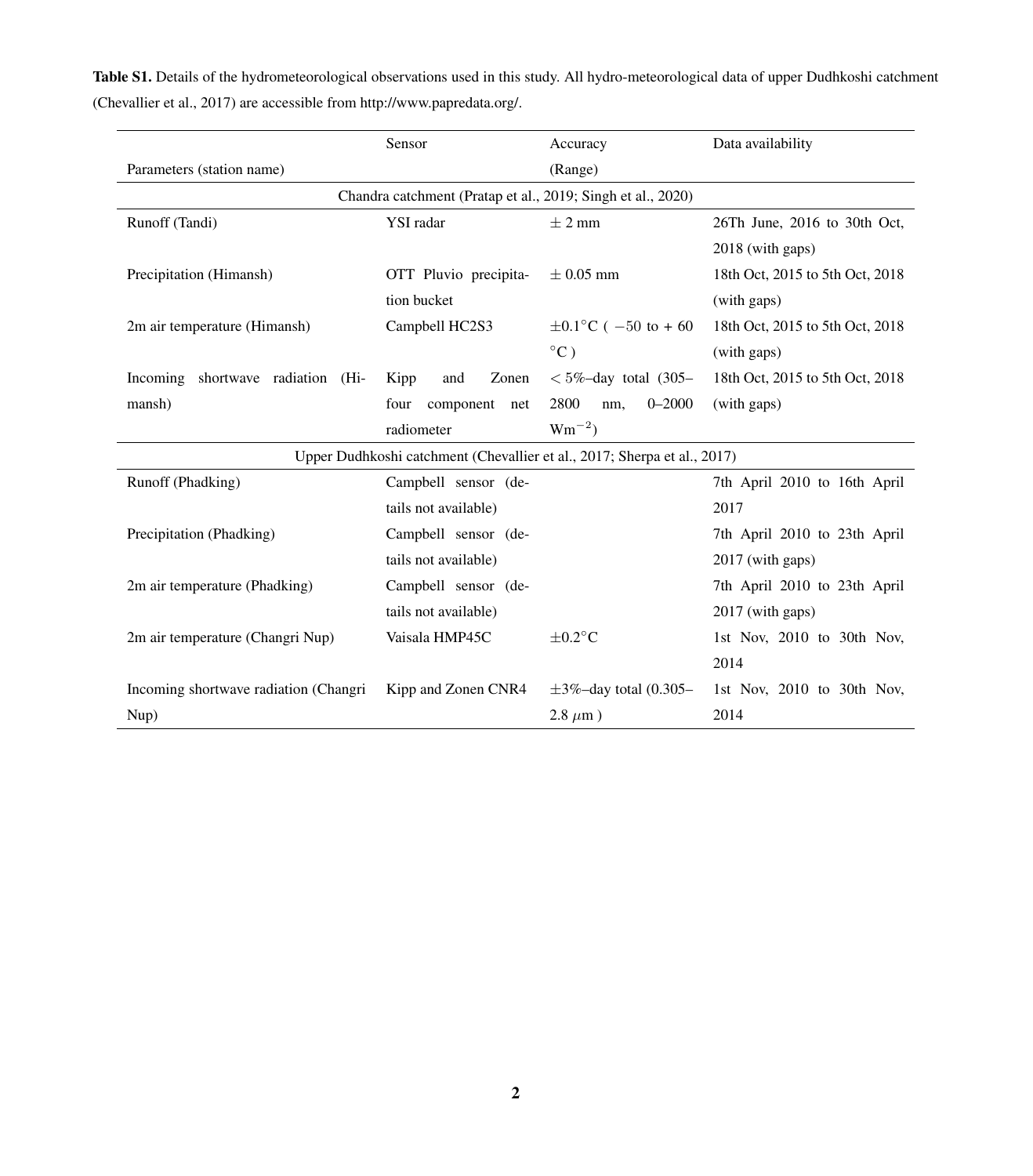

Figure S1. Mean monthly bias in ERA5 2m air temperature for (a) Chandra, and (b) upper Dudhkoshi catchments with respect to the corresponding stations (Himansh and Phadking, respectively).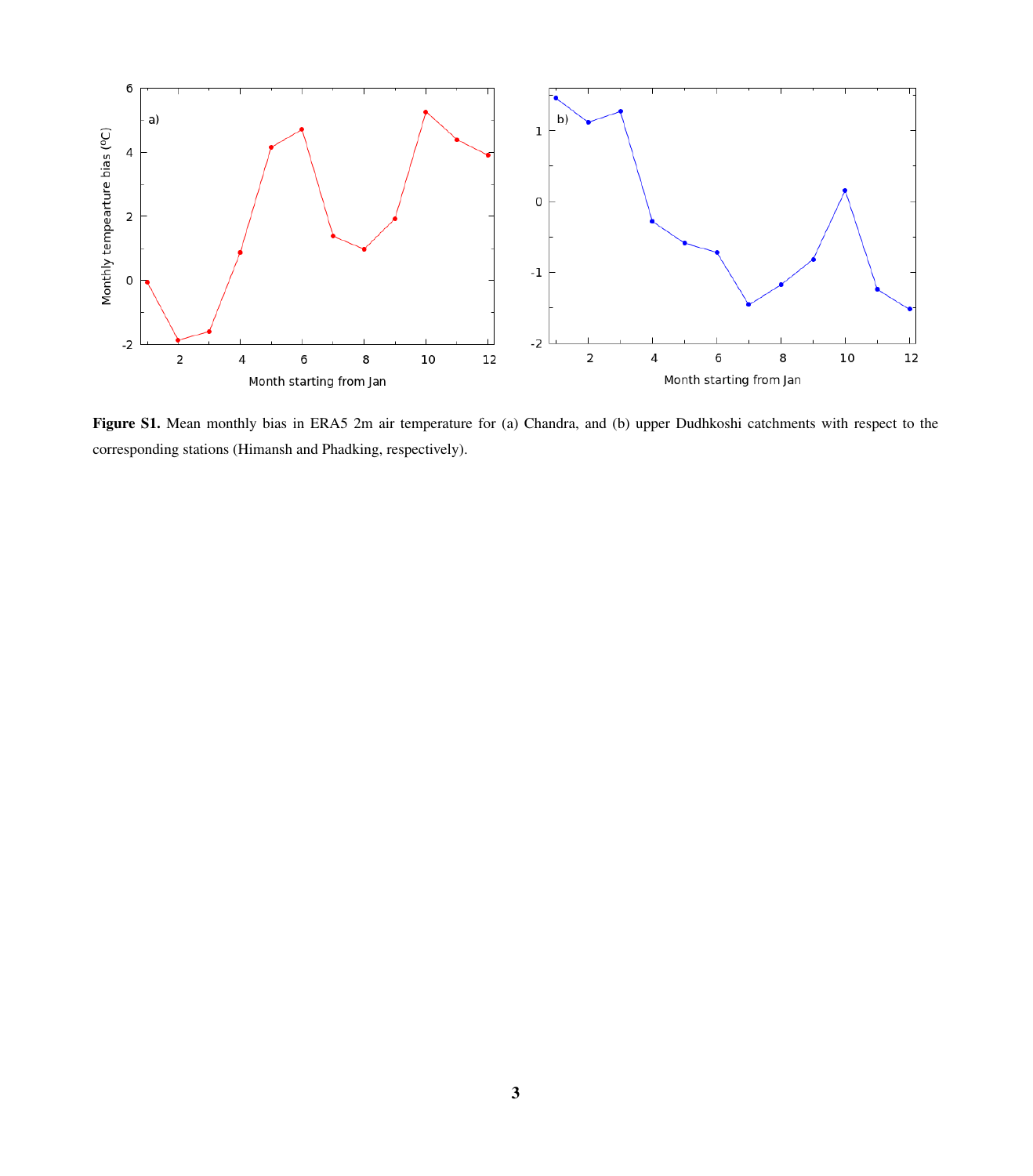

Figure S2. The mean monthly temperature lapse rates for Chandra (red symbols + line) and upper Dudhkoshi (blue symbols + line) catchments. In Chandra catchment the lapse rate was computed at the gridbox containing Himansh station from the ERA5 data (1980–2018) using temperature from four near-neighbour gridboxes. The mean annual lapse rate in Chandra catchment was 4.7 $\pm$ 1.2 °C km<sup>-1</sup>, consistent with the available mean annual lapse rate estimates of 4.4–6.4  $^{\circ}$ C km<sup>-1</sup> [\(Azam et al., 2014;](#page-14-1) [Pratap et al., 2019\)](#page-15-0). In upper Dudhkoshi catchment, data from two stations Phadking and Changri Nup over the period 2013–2016 were used compute the lapse rate. The mean annual lapse rate was  $4.6 \pm 0.6 \degree$ C km<sup>-1</sup> which was consistent with the previously reported value of  $4.6 \degree$ C km<sup>-1</sup> [\(Pokhrel et al., 2014\)](#page-15-3) from the same catchment. In this catchment, the lapse rate derived from ERA5 was significantly larger than the observed value.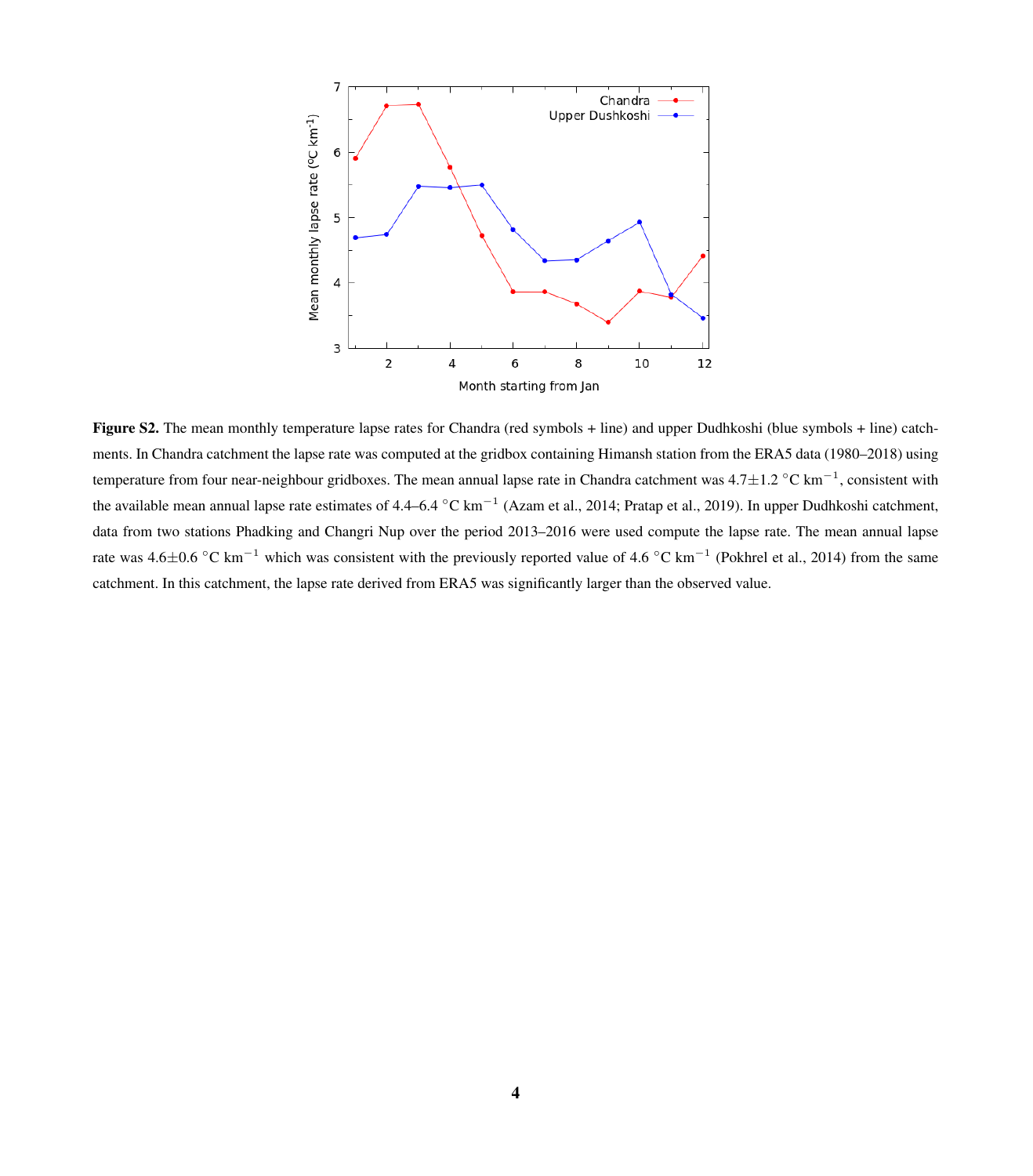

Figure S3. The incoming shortwave radiation  $(SW<sub>in</sub>)$  estimated by VIC model was scaled so that it matched that observed at Himansh (Chandra catchment) and Changri Nup (upper Dudhkoshi catchment). In this plot, monthly modelled  $SW_{in}$  (gray lines + symbols) were shown for (a) Chandra, and (b) upper Dudhkoshi catchment, respectively. The corresponding monthly observed  $SW_{in}$  for Chandra (upper Dudhkoshi) catchment was shown by red lines + symbols (blue lines + symbols). In Chandra (upper Dudhkoshi) catchment the correction factor used was 2.1 (0.71).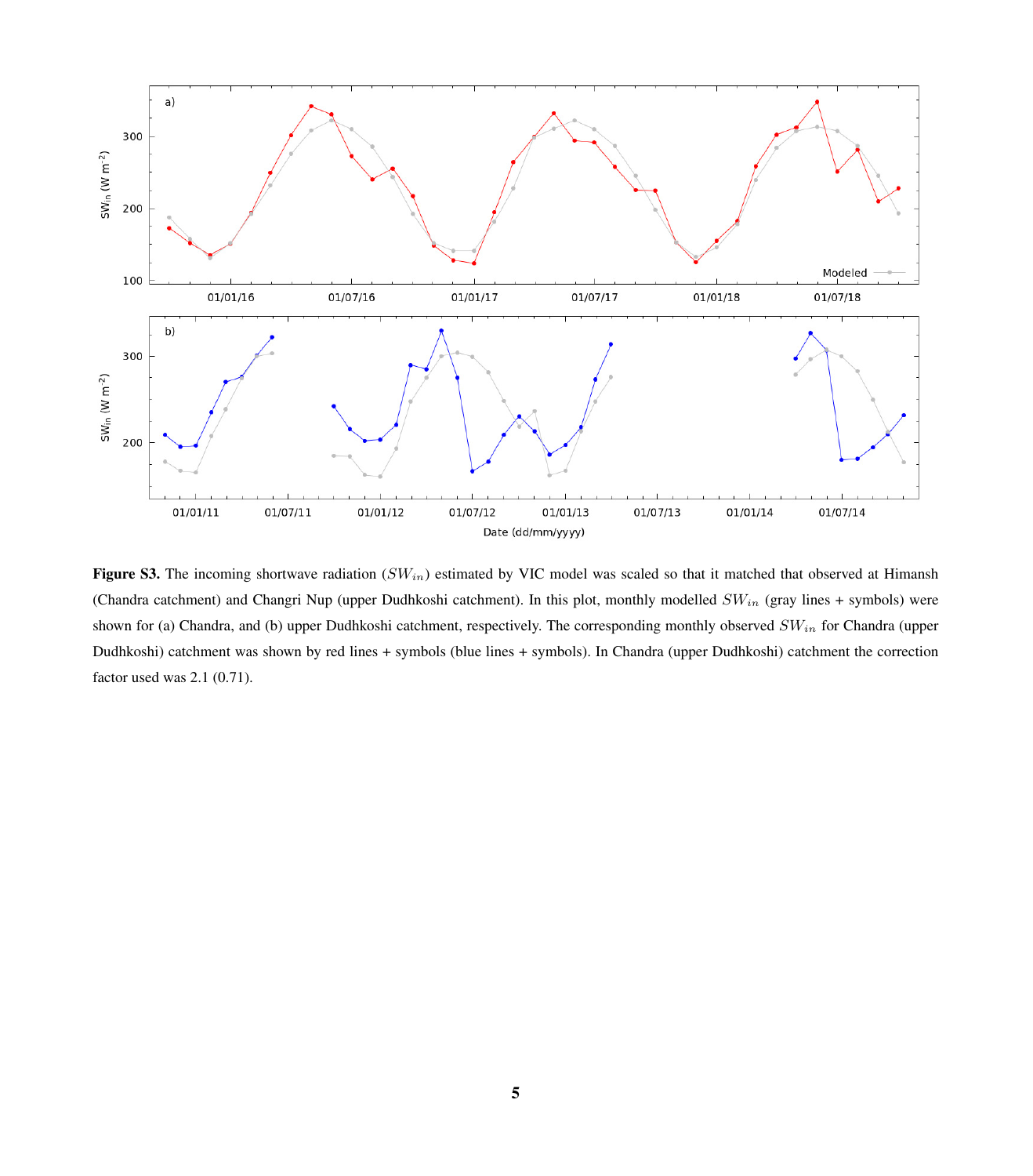|  |  |  |  |  |  |  | <b>Table S2.</b> The values of the model parameters used in simulations. |  |  |  |  |
|--|--|--|--|--|--|--|--------------------------------------------------------------------------|--|--|--|--|
|--|--|--|--|--|--|--|--------------------------------------------------------------------------|--|--|--|--|

| Parameter                                                    | Range                                     | Value used here |  |  |
|--------------------------------------------------------------|-------------------------------------------|-----------------|--|--|
| VIC model parameters (https://vic.readthedocs.io/en/master/) |                                           |                 |  |  |
| Ds                                                           | $0.1 - 0.5$                               | 0.35            |  |  |
| $Ds_{max}$ (mm day <sup>-1</sup> )                           | $10 - 20$                                 | 15              |  |  |
| W s                                                          | $0.4 - 1.0$                               | 0.7             |  |  |
| $b_{inf}$                                                    | $0.001 - 0.100$                           | 0.050           |  |  |
| $T_{th}$ (°C)                                                | $-1.0 - 1.0$                              | 0.0             |  |  |
|                                                              | Glacier runoff (Hannah and Gurnell, 2001) |                 |  |  |
| $K_{fast}$ (hr)                                              | $1 - 24$                                  | 12              |  |  |
| $K_{slow}$ (hr)                                              | 500-2000                                  | 1200            |  |  |
|                                                              | Routing model (Lohmann et al., 1998)      |                 |  |  |
| $UH_{max}^F$ (hr)                                            | $0.5 - 4.0$                               | 2               |  |  |
| $UH_{pow}^F$ (hr)                                            | $2 - 6$                                   | 4               |  |  |
| $Bf$ (hr)                                                    | 1000-3000                                 | 2000            |  |  |
| $Ks$ (hr)                                                    | $100 - 1000$                              | 550             |  |  |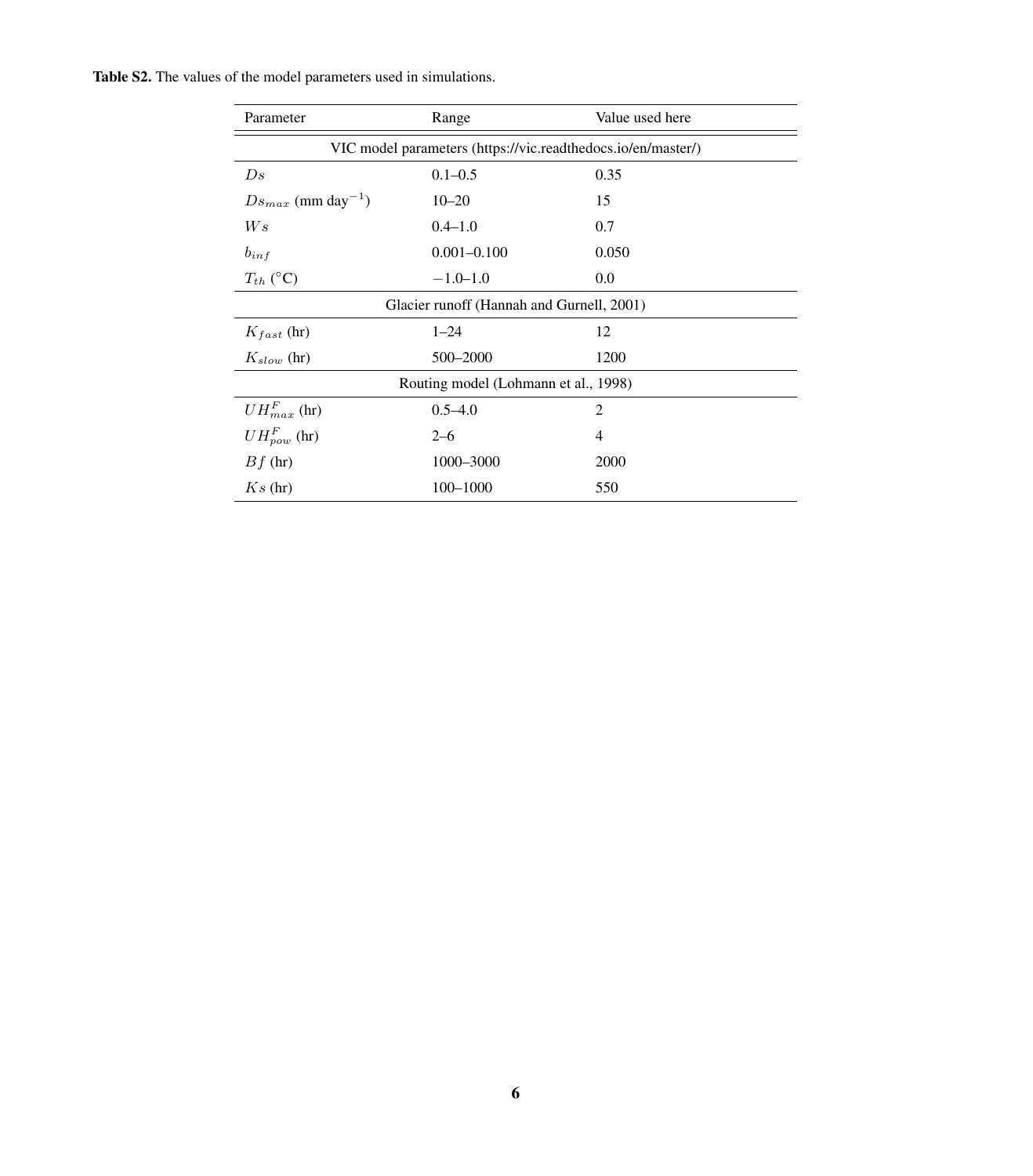

Figure S4. Percentage changes in runoff ( $\Delta Q_{i,j}$ ) in 80 model runs, where two randomly chosen parameters out of the 11 VIC model parameters were perturbed simultaneously, are plotted against the sum of the runoff changes ( $\Delta Q_i + \Delta Q_j$ ) from two corresponding experiments where only one of the two parameters were perturbed.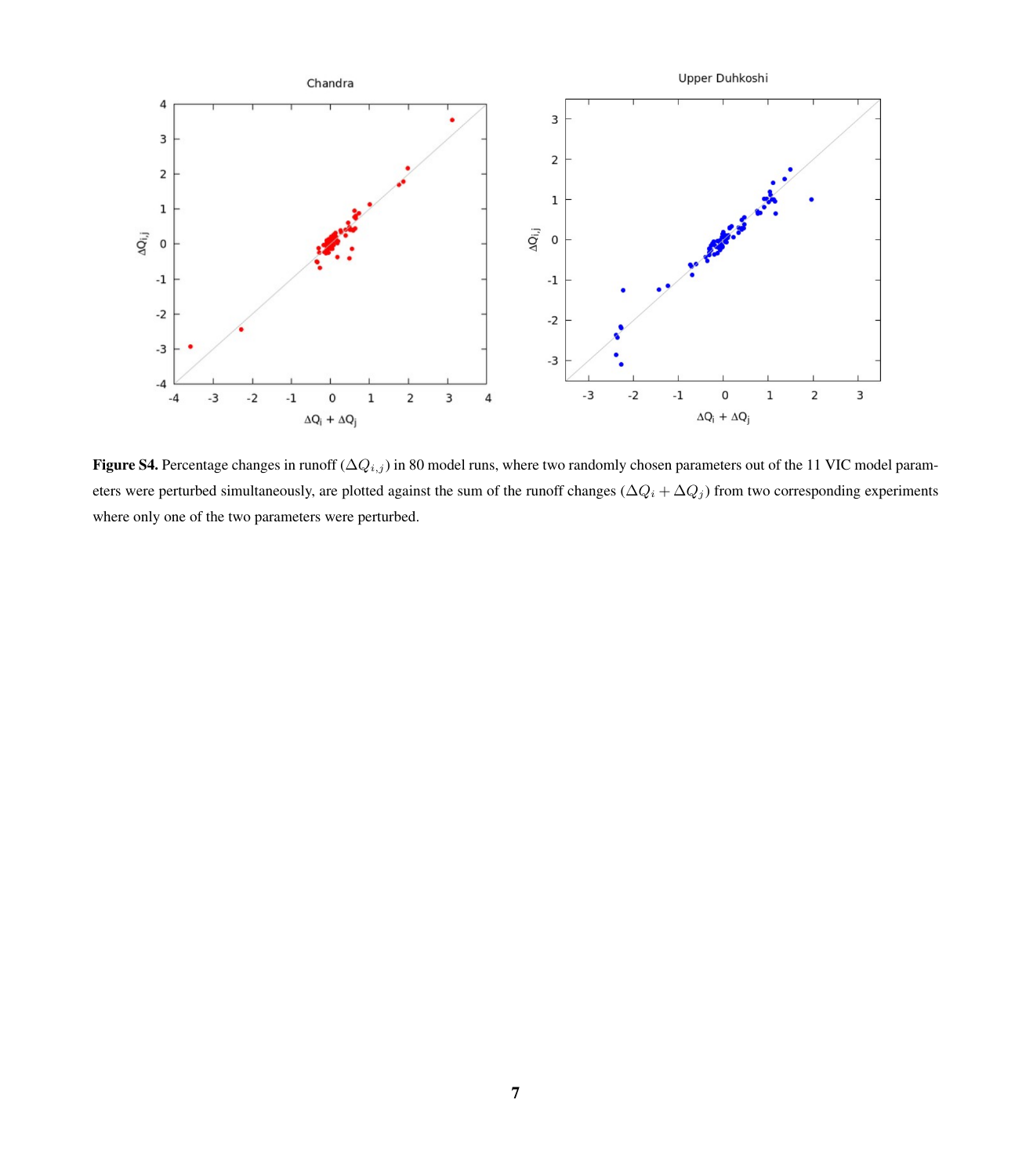

Figure S5. The components of annual hydrological balance equation  $P - ET - Ac + G = Q$  are shown for the two catchments. All the components are normalised by the total catchment area. P, ET, Ac, G, and Q are the annual precipitation, evapotranspiration, glacier accumulation, the runoff from glacerised area, specific runoff from whole catchments, respectively. The imbalance contributions of the glaciers are also shown with grey bars.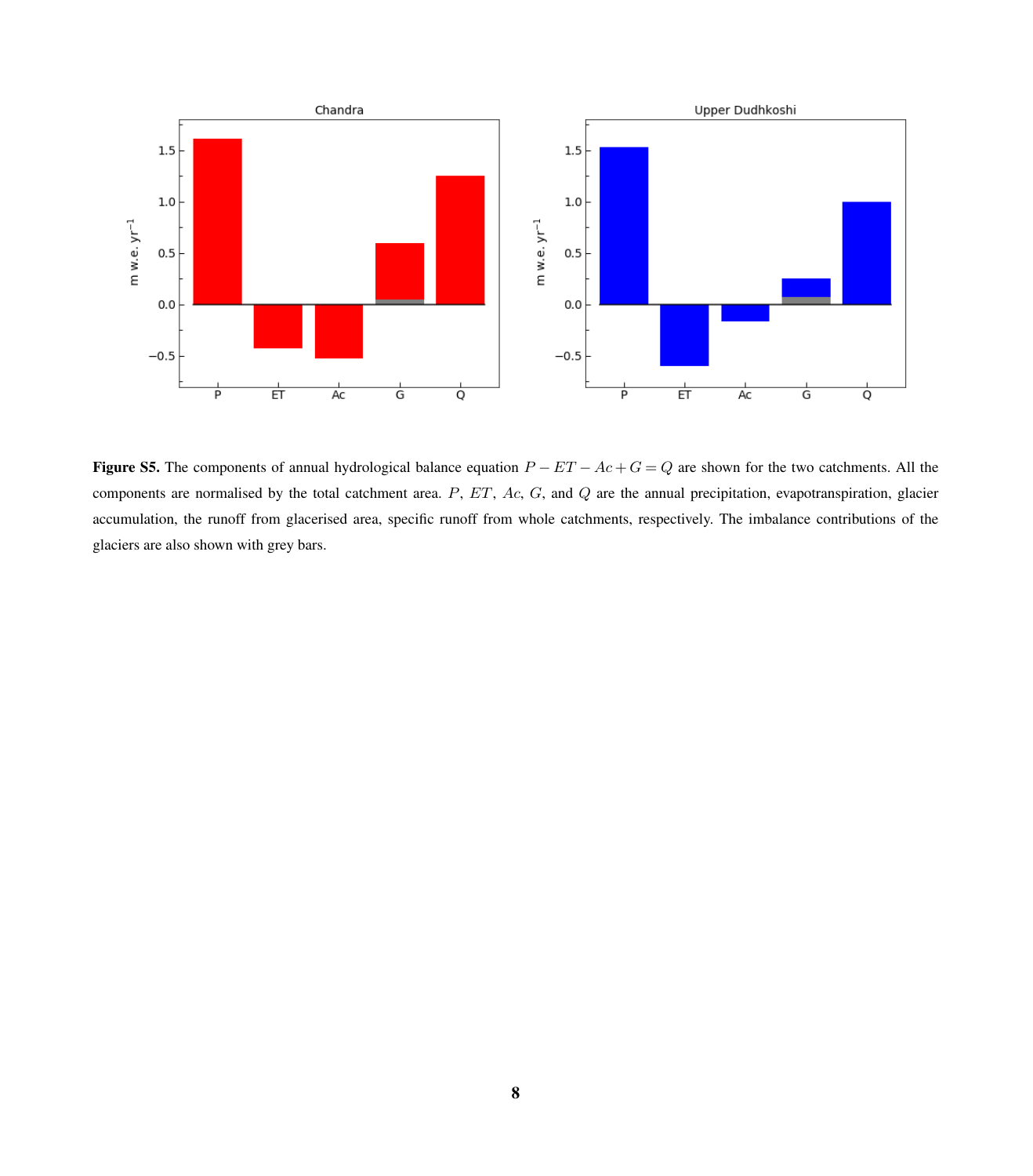| Period            | Mean modelled mass balance    | Geodetic mass balance (reference)        |  |  |  |
|-------------------|-------------------------------|------------------------------------------|--|--|--|
|                   | $(m$ w.e $yr^{-1})$           | $(m$ w.e $yr^{-1})$                      |  |  |  |
| Chandra catchment |                               |                                          |  |  |  |
| 1980-2018         | $-0.18 \pm 0.10$              |                                          |  |  |  |
| 1980-1992         | $0.29 \pm 0.18$               |                                          |  |  |  |
| 1993-2018         | $-0.42\pm0.14$                |                                          |  |  |  |
| 1975-2000         | $-0.05 \pm 0.11$ <sup>*</sup> | $-0.13\pm0.14$ (Maurer et al., 2019)     |  |  |  |
| 2001-2016         | $-0.32\pm0.12$                | $-0.48\pm0.15$ (Maurer et al., 2019)     |  |  |  |
| 2000-2012         | $-0.40 \pm 0.19$              | $-0.52 \pm 0.32$ (Vijay and Braun, 2016) |  |  |  |
| 2000-2015         | $-0.41 \pm 0.16$              | $-0.30\pm0.10$ (Mukherjee et al., 2018)  |  |  |  |
| 2000-2016         | $-0.41 \pm 0.16$              | $-0.37\pm0.09$ (Brun et al., 2017)       |  |  |  |
|                   |                               | $-0.31 \pm 0.08$ (Shean et al., 2020)    |  |  |  |
| 1999-2011         | $-0.49 \pm 0.20$              | $-0.45 \pm 0.13$ (Gardelle et al., 2012) |  |  |  |
|                   |                               | $-0.44\pm0.09$ (Vincent et al., 2013)    |  |  |  |
|                   | Upper Dudhkoshi catchment     |                                          |  |  |  |
| 1980-2018         | $-0.37 \pm 0.04$              |                                          |  |  |  |
| 1980-1992         | $-0.19 \pm 0.07$              |                                          |  |  |  |
| 1993-2018         | $-0.46 \pm 0.05$              |                                          |  |  |  |
| 1975-2000         | $-0.29 \pm 0.06*$             | $-0.29 \pm 0.05$ (Maurer et al., 2019)   |  |  |  |
| 1970-2007         | $-0.31 \pm 0.05^*$            | $-0.31\pm0.08$ (Bolch et al., 2011)      |  |  |  |
| 2001-2016         | $-0.44\pm0.05$                | $-0.39\pm0.06$ (Maurer et al., 2019)     |  |  |  |
| 2000-2016         | $-0.44\pm0.05$                | $-0.33\pm0.32$ (Brun et al., 2017)       |  |  |  |
|                   |                               | $-0.52 \pm 0.22$ (King et al., 2017)     |  |  |  |
|                   |                               | $-0.43 \pm 0.25$ (Shean et al., 2020)    |  |  |  |
| 1999-2011         | $-0.41 \pm 0.06$              | $-0.26 \pm 0.13$ (Gardelle et al., 2012) |  |  |  |
| 1992-2008         | $-0.43 \pm 0.06$              | $-0.42\pm0.30$ (Nuimura et al., 2012)    |  |  |  |

Table S3. A comparison of modelled glacier mass balance with the available regional geodetic mass balance for both the catchments. For the modelled mass balance values marked with <sup>∗</sup> , the modelled mean were computed starting from the year 1980.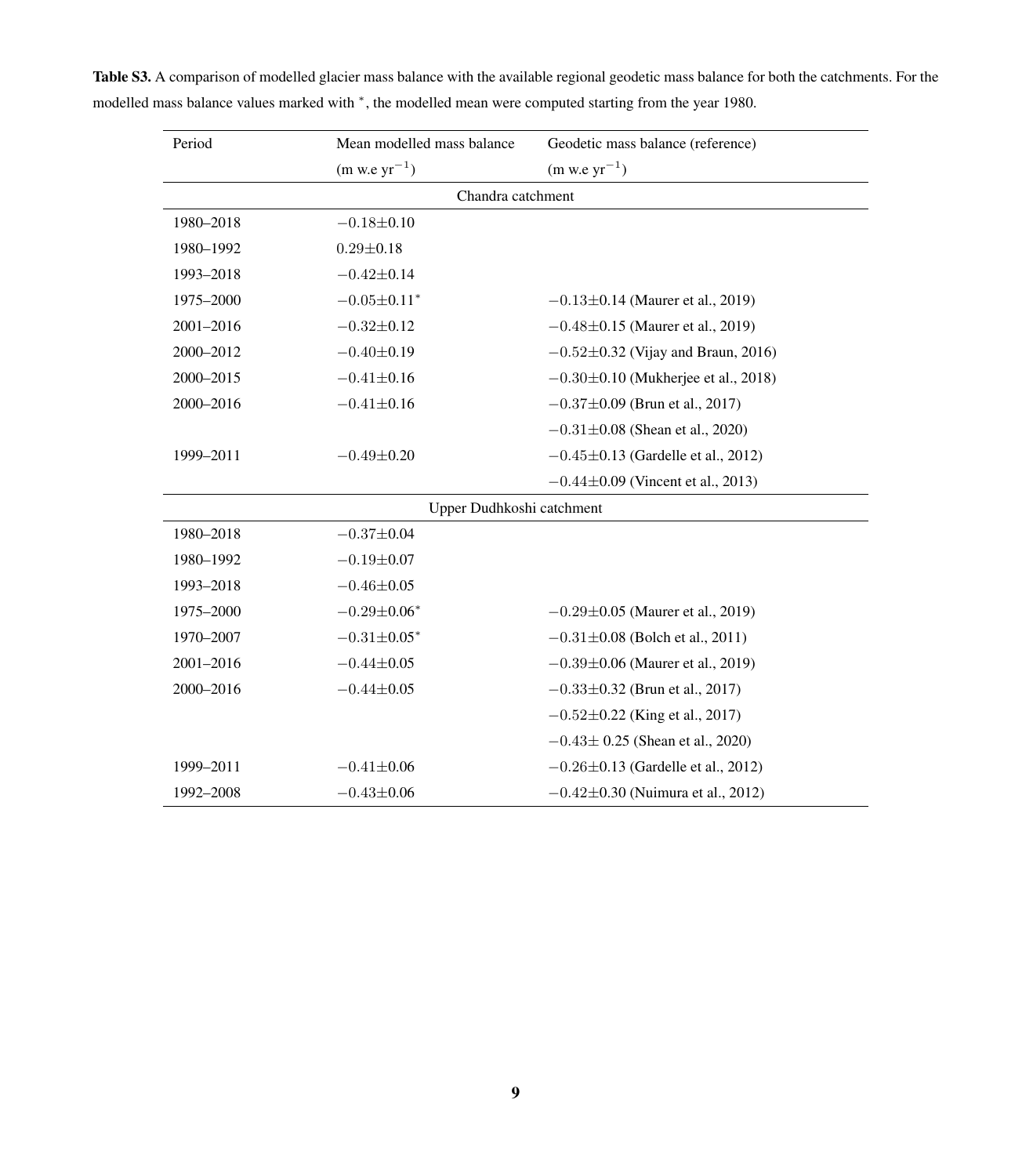Table S4. A comparison between the estimated glacier ice melt contribution to annual runoff from this study and that of from the available literature.

| Study area                | Glacerised | Reference                 | % of glacier ice melt contribu- |
|---------------------------|------------|---------------------------|---------------------------------|
|                           | fraction   |                           | tion to annual runoff           |
| Chandra catchment         | 0.25       | This study                | $31 \pm 11$                     |
| Sutri Dhakha glacier      | 0.50       | Singh et al. $(2019)$     | $65 \pm 14$                     |
| Chhota Shigri glacier     | 0.50       | Azam et al. (2019)        | $18 \pm 3$                      |
|                           |            | Engelhardt et al. (2017)  | $33 \pm 4$                      |
| Upper Dudhkoshi catchment | 0.20       | This study                | $32 \pm 9$                      |
| Dudhkoshi catchment       | 0.13       | Nepal (2016)              | 5                               |
|                           |            | Andermann et al. (2012)   | 4                               |
|                           |            | Racoviteanu et al. (2013) | 7                               |
|                           |            | Savèan et al. (2015)      | 29                              |
| Periche catchment         | 0.43       | Mimeau et al. (2018)      | 45                              |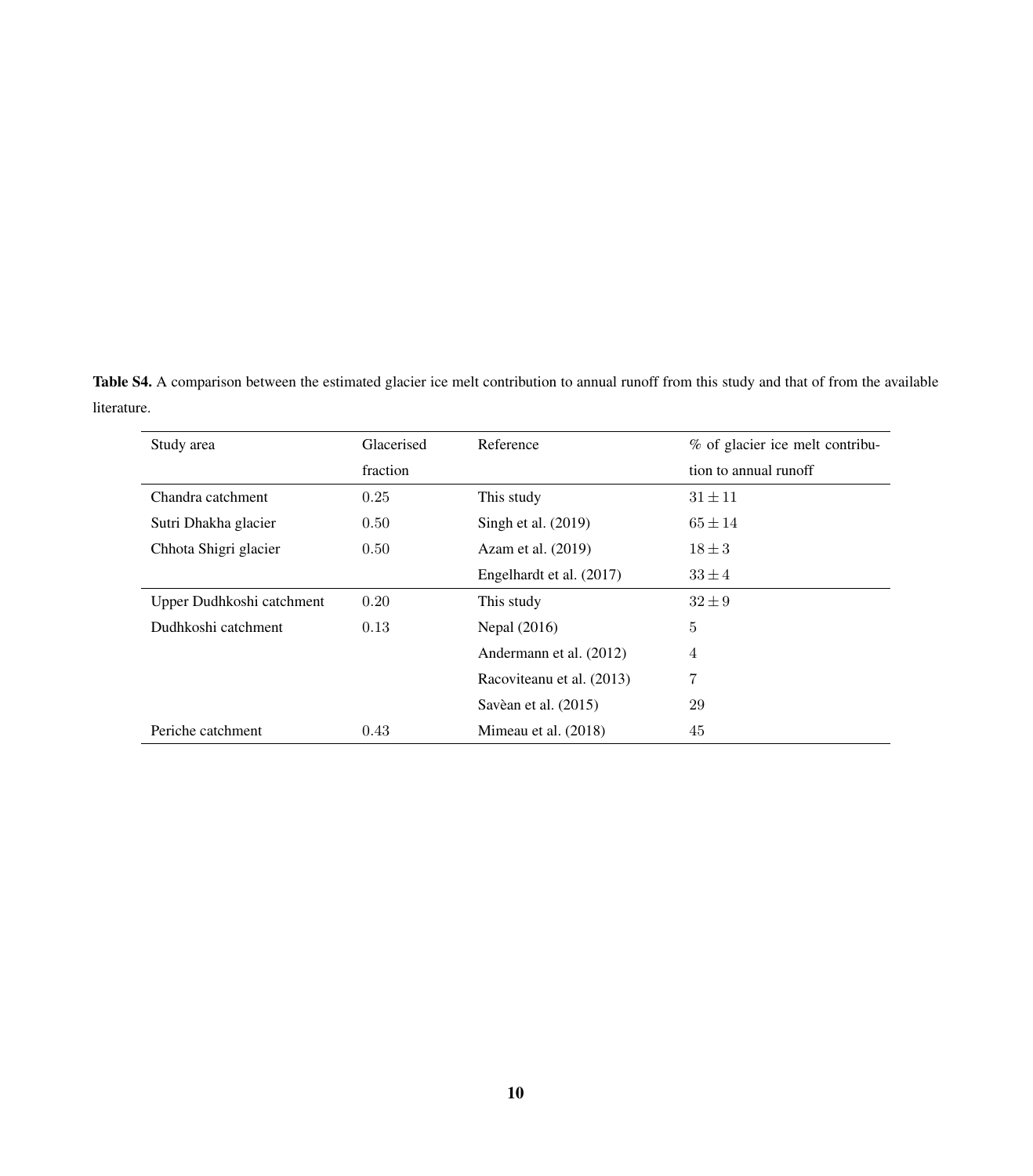Table S5. A comparison of glacier mass balance sensitivities to temperature and precipitation from this study with those available in the literature.

|                       | References                 | Glacier mass balance sensitivity to |                                                                                     |  |
|-----------------------|----------------------------|-------------------------------------|-------------------------------------------------------------------------------------|--|
|                       |                            | Temperature (mm $yr^{-1}$ °C)       | Precipitation (mm $yr^{-1}$ , rela-<br>tive to $10\%$ change in precipi-<br>tation) |  |
|                       |                            | Regional values                     |                                                                                     |  |
| Chandra catchment     | This study                 | $-475 \pm 93$                       | $200 \pm 42$                                                                        |  |
| Dudhkoshi<br>Upper    | This study                 | $-274 \pm 46$                       | $49 \pm 20$                                                                         |  |
| catchment             |                            |                                     |                                                                                     |  |
| High mountain Asia    | Wang et al. (2019)         | $-200$ to $-1490$                   | $-20$ to 160                                                                        |  |
| (HMA)                 |                            |                                     |                                                                                     |  |
| Indus basin           | Shea and Immerzeel (2016)  | $-300 \pm 100$ to $-800 \pm 300$    |                                                                                     |  |
| Ganga basin           | Shea and Immerzeel (2016)  | $-300 \pm 200$ to $-800 \pm 400$    |                                                                                     |  |
|                       |                            | Glacier specific values             |                                                                                     |  |
| Chhota Shigri glacier | Azam et al. $(2014)$       | $-520$                              | 160                                                                                 |  |
| Zhadang glacier       | Mölg et al. (2012)         | $-470$                              | 140                                                                                 |  |
| Dokriani glacier      | Azam and Srivastava (2020) | $-1110$                             | 240                                                                                 |  |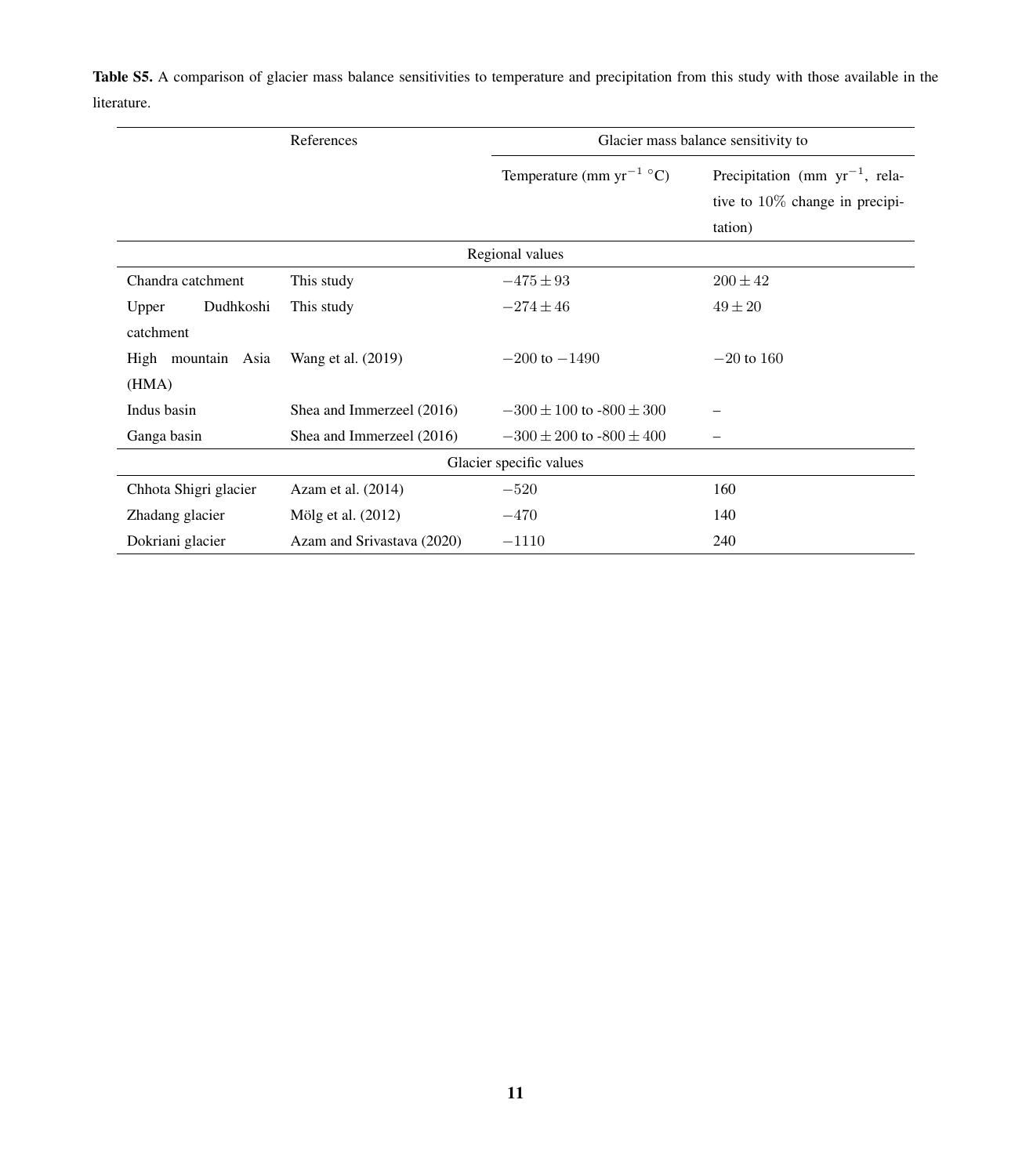Table S6. A comparison of catchment wide runoff sensitivities to temperature and precipitation from this study, with those reported in the available literature.

| References                 | Study area                | $s_T$ (mm yr <sup>-1</sup> °C) | $s_P$ (mm yr <sup>-1</sup> mm <sup>-1</sup> ) |
|----------------------------|---------------------------|--------------------------------|-----------------------------------------------|
| this study                 | Chandra catchment         | $117 \pm 8$                    | $0.39 \pm 0.03$                               |
|                            | Upper Dudhkoshi catchment | $116 \pm 34$                   | $0.47 \pm 0.06$                               |
| Azam and Srivastava (2020) | Dokriani catchment        | 620                            | 0.98                                          |
| Pokhrel et al. (2014)      | Dudhkoshi basin           | $5.7 \pm 0.3$                  | $0.6 \pm 0.02$                                |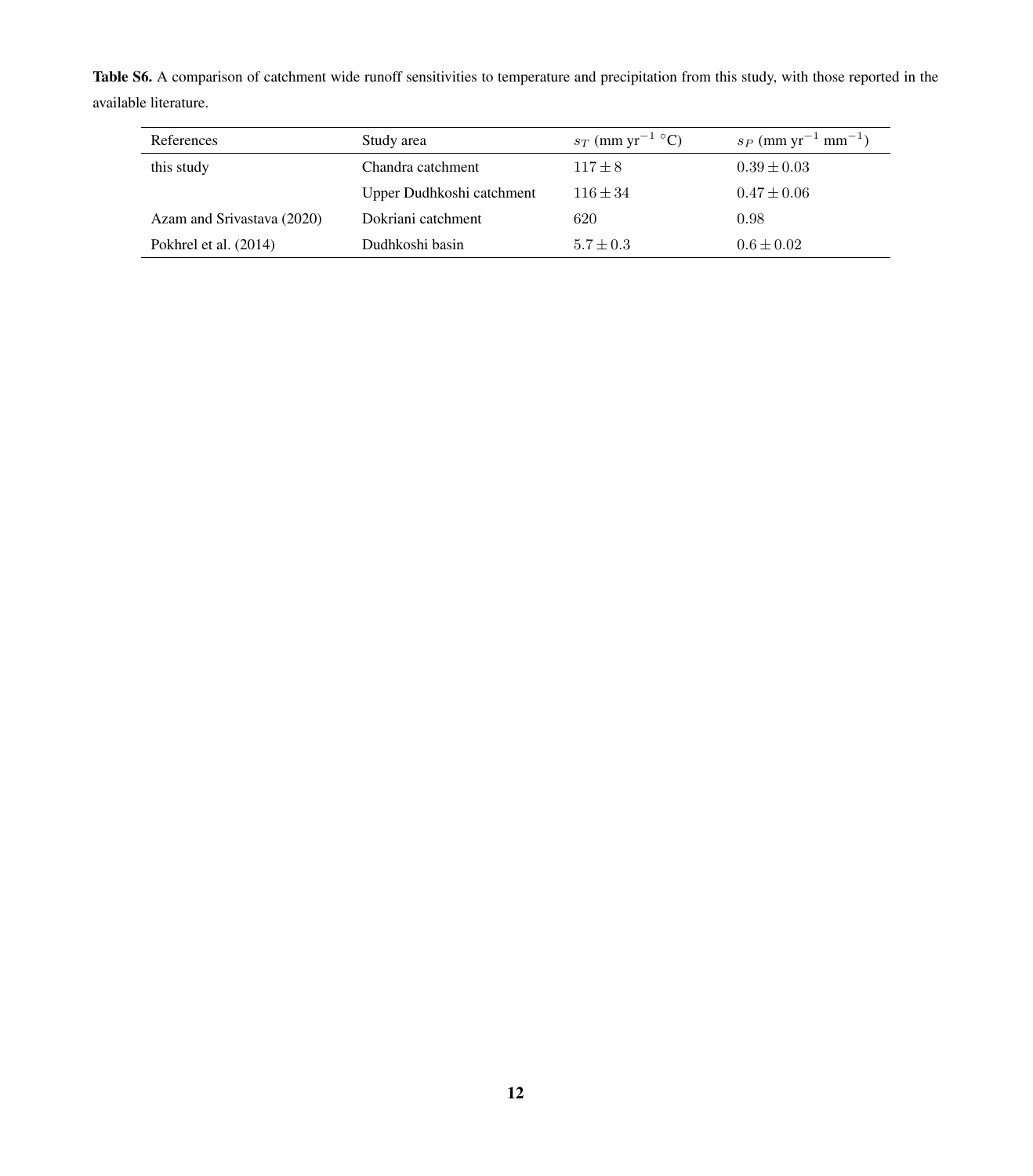

Figure S6. Projected temperature changes over the (a) western, and (b) eastern Himalaya predicted for three different climate scenarios [\(Kraaijenbrink et al., 2017\)](#page-14-14). [Kraaijenbrink et al.](#page-14-14) [\(2017\)](#page-14-14) provided temperature change data from 2005 onward. Here we extrapolated the data between 2000–2005 using the trend between 2005–2010. Fractional changes in glacier area for (a) Indus, and (b) Ganga basins predicted using three RCP scenarios [\(Huss and Hock, 2018\)](#page-14-15). In all the four plots, the band is showing the corresponding uncertainties associated with the future projection.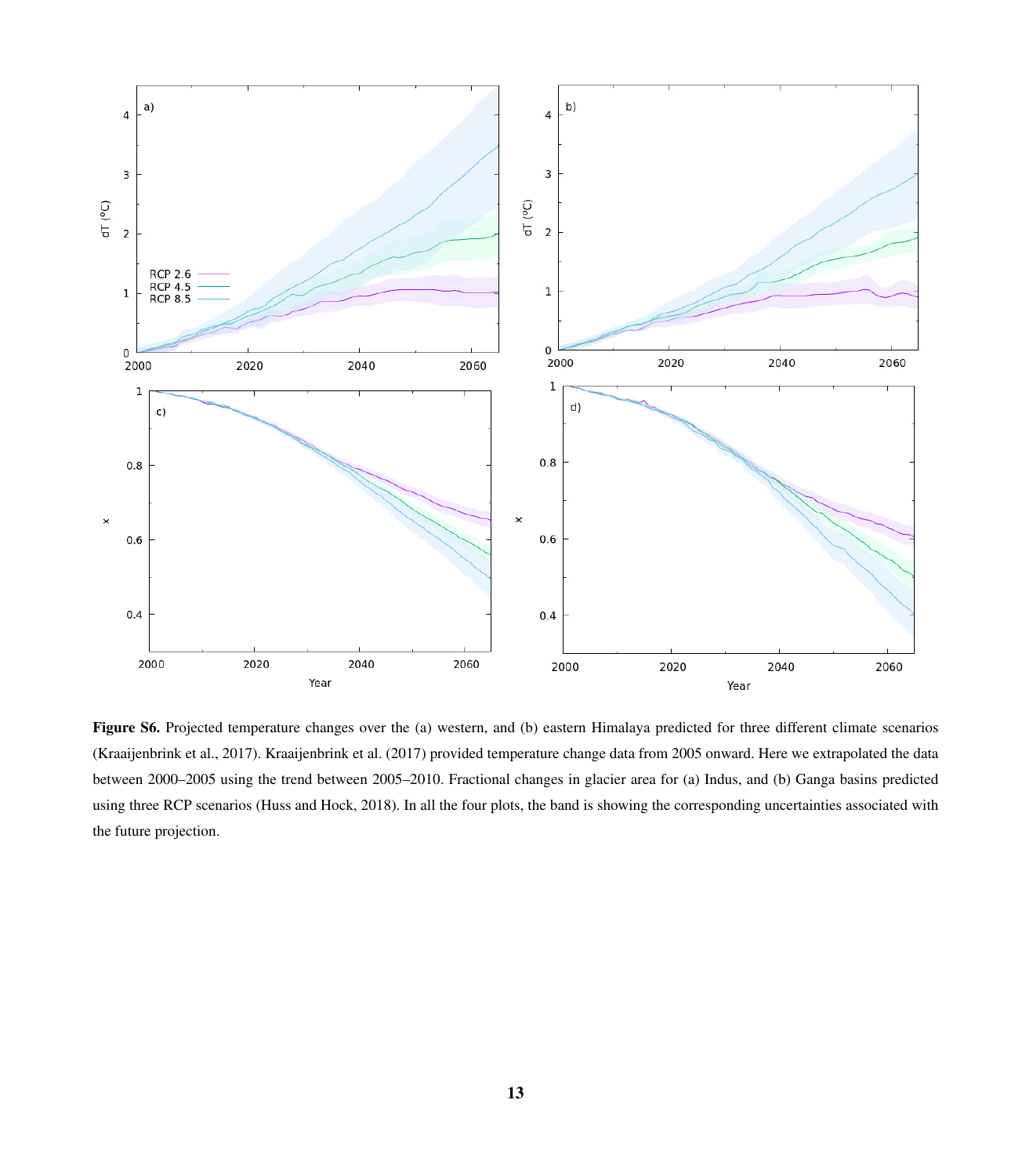| Climate scenario | Year of peak water | % runoff increase till    | Year of peak water    | % runoff increase till |
|------------------|--------------------|---------------------------|-----------------------|------------------------|
|                  |                    | peak water                |                       | peak water             |
|                  | (this study)       | (this study)              | (Huss and Hock, 2018) | (Huss and Hock, 2018)  |
|                  |                    | Chandra catchment         |                       |                        |
| <b>RCP 2.6</b>   | $2033 \pm 7$       | $12\pm8$                  | 2028                  | 15                     |
| <b>RCP 4.5</b>   | $2045 \pm 9$       | $20 \pm 10$               | 2033                  | 23                     |
| <b>RCP 8.5</b>   | $2055 \pm 11$      | $28 + 13$                 | 2040                  | 30                     |
|                  |                    | Upper Dudhkoshi catchment |                       |                        |
| <b>RCP 2.6</b>   | $2022 \pm 5$       | $10\pm7$                  | 2044                  | 34                     |
| <b>RCP 4.5</b>   | $2031 \pm 6$       | $13\pm9$                  | 2058                  | 47                     |
| <b>RCP 8.5</b>   | $2034 \pm 9$       | $17 + 12$                 | 2067                  | 57                     |

Table S7. A comparison of the 'peak water' timing of the specific glacier runoff and the corresponding runoff increase for three climate scenarios from this study with the existing values.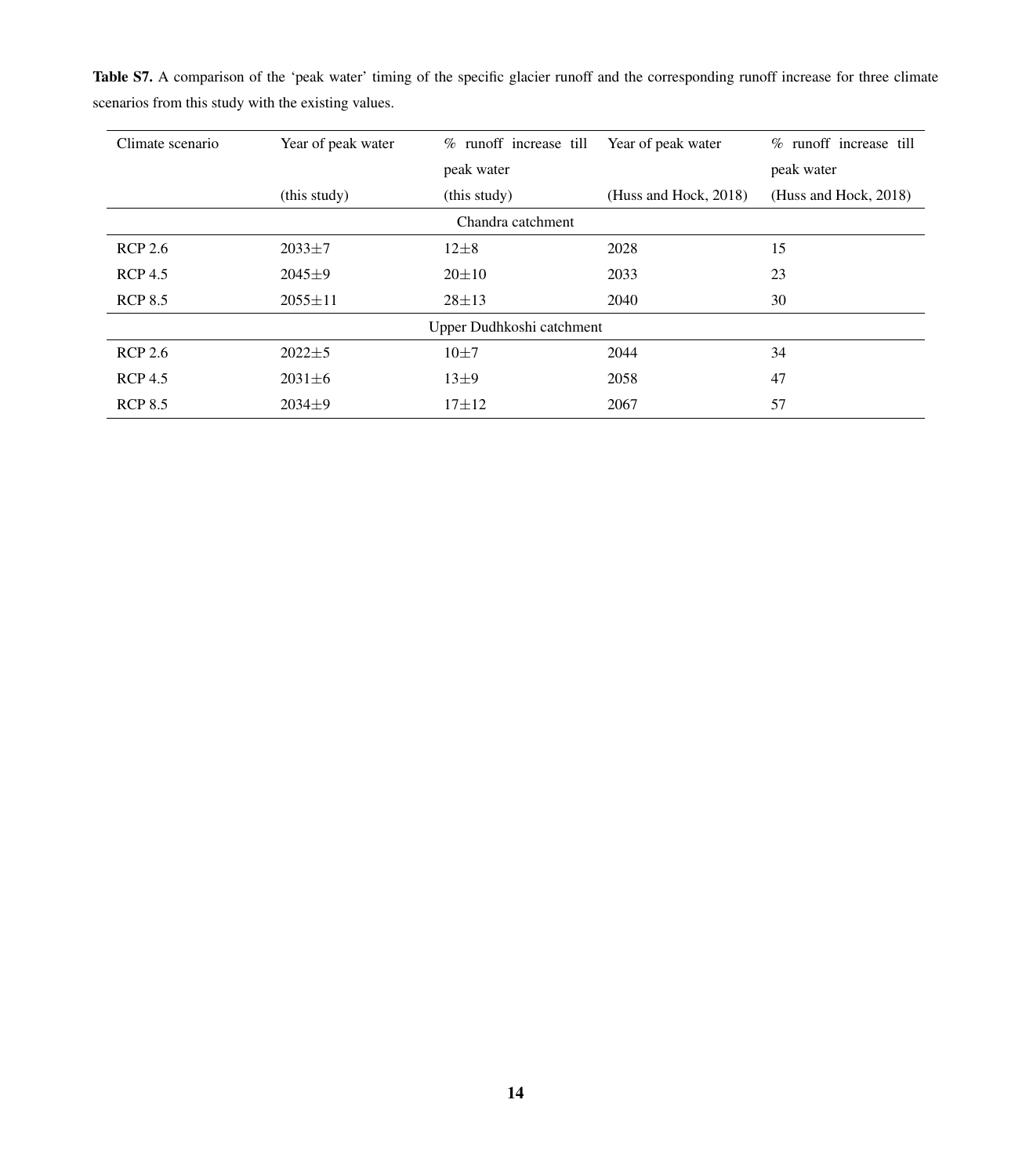## References

- <span id="page-14-11"></span>Andermann, C., Longuevergne, L., Bonnet, S., Crave, A., Davy, P., and Gloaguen, R. (2012). Impact of transient groundwater storage on the discharge of himalayan rivers. Nature Geoscience, 5 (2), 127–132. DOI: https://doi.org/10.1038/ngeo1356
- <span id="page-14-1"></span>Azam, M. F., Wagnon, P., Vincent, C., Ramanathan, A., Linda, A., Singh, V. B. (2014). Reconstruction of the annual mass balance of Chhota
- <span id="page-14-9"></span>5 Shigri glacier, Western Himalaya, India, since 1969. Annals of Glaciology, 55(66), 69-80. DOI: https://doi.org/10.3189/2014AoG66A104 Azam, M. F., Wagnon, P., Vincent, C., Ramanathan, A. L., Kumar, N., Srivastava, S., ... Chevallier, P. (2019). Snow and ice melt contributions in a highly glacierized catchment of Chhota Shigri Glacier (India) over the last five decades. Journal of Hydrology, 574, 760-773. DOI: https://doi.org/10.1016/j.jhydrol.2019.04.075
	- Azam, M. F., and Srivastava, S. (2020). Mass balance and runoff modelling of partially debris-covered Dokriani Glacier in monsoon-
- <span id="page-14-13"></span><span id="page-14-7"></span>10 dominated Himalaya using ERA5 data since 1979. Journal of Hydrology, 125432. DOI: https://doi.org/10.1016/j.jhydrol.2020.125432
	- Bolch, T., Pieczonka, T., and Benn, D. I. (2011). Multi-decadal mass loss of glaciers in the Everest area (Nepal Himalaya) derived from stereo imagery. The Cryosphere, 5(2), 349-358. DOI: https://doi.org/10.5194/tc-5-349-2011

<span id="page-14-5"></span>Brun, F., Berthier, E., Wagnon, P., Kaab, A., Treichler, D. (2017). A spatially resolved estimate of High Mountain Asia glacier mass balances from 2000 to 2016. Nature geoscience, 10(9), 668-673. DOI: https://doi.org/10.1038/ngeo2999

- <span id="page-14-10"></span><span id="page-14-0"></span>15 Chevallier, Pierre, François Delclaux, Patrick Wagnon, Luc Neppel, Yves Arnaud, Michel Esteves, Devesh Koirala, Yves Lejeune, Frédéric Hernandez, Rémi Muller, Jean-Philippe Chazarin, Jean-François Boyer, Isabelle Sacareau. 2017. Paprika - Preshine hydrology data sets in the Everest Region (Nepal). 2010-18. Data base. 2017. DOI: https://doi.org/10.23708/000521.
	- Engelhardt, M., Ramanathan, A. L., Eidhammer, T., Kumar, P., Landgren, O., Mandal, A., and Rasmussen, R.(2017). Modelling 60 years of glacier mass balance and runoff for chhota shigri glacier, western himalaya, northern India. Journal of Glaciology, 63 (240), 618–628.
- <span id="page-14-6"></span>20 DOI: https://doi.org/10.1017/jog.2017.29
	- Gardelle, J., Berthier, E., Arnaud, Y. (2012). Impact of resolution and radar penetration on glacier elevation changes computed from DEM differencing. Journal of Glaciology, 58(208), 419-422. DOI: https://doi.org/10.3189/2012JoG11J175

<span id="page-14-2"></span>Hannah, D. M., and Gurnell, A. M. (2001). A conceptual, linear reservoir runoff model to investigate melt season changes in cirque glacier hydrology. Journal of hydrology, 246(1-4), 123-141. DOI: https://doi.org/10.1016/S0022-1694(01)00364-X

- <span id="page-14-15"></span><span id="page-14-8"></span>25 Huss, M., Hock, R. (2018). Global-scale hydrological response to future glacier mass loss. Nature Climate Change, 8(2), 135-140. DOI: https://doi.org/10.1038/s41558-017-0049-x
	- King, O., Quincey, D. J., Carrivick, J. L., and Rowan, A. V.: Spatial variability in mass loss of glaciers in the Everest region, central Himalayas, between 2000 and 2015, The Cryosphere, 11, 407–426. DOI: https://doi.org/10.5194/tc-11-407-2017, 2017.

<span id="page-14-14"></span>Kraaijenbrink, P. D. A., Bierkens, M. F. P., Lutz, A. F., Immerzeel, W. W. (2017). Impact of a global temperature rise of 1.5 degrees Celsius

<span id="page-14-3"></span>30 on Asias glaciers. Nature, 549(7671), 257-260. DOI: https://doi.org/10.1038/nature23878

- <span id="page-14-4"></span>Lohmann, D., Raschke, E., Nijssen, B., Lettenmaier, D. P. (1998). Regional scale hydrology: I. Formulation of the VIC-2L model coupled to a routing model. Hydrological sciences journal, 43(1), 131-141. DOI: https://doi.org/10.1080/02626669809492107
	- Maurer, J. M., Schaefer, J. M., Rupper, S., Corley, A. (2019). Acceleration of ice loss across the Himalayas over the past 40 years. Science advances, 5(6), eaav7266. DOI: 10.1126/sciadv.aav7266
- <span id="page-14-12"></span>35 Mimeau, L., Esteves, M., Zin, I., Jacobi, H.-W., Brun, F., Wagnon, P., Koirala, D., and Arnaud, Y.: Quantification of different flow components in a high-altitude glacierized catchment (Dudh Koshi, Himalaya): some cryospheric-related issues, Hydrol. Earth Syst. Sci., 23, 3969–3996. DOI: https://doi.org/10.5194/hess-23-3969-2019, 2019.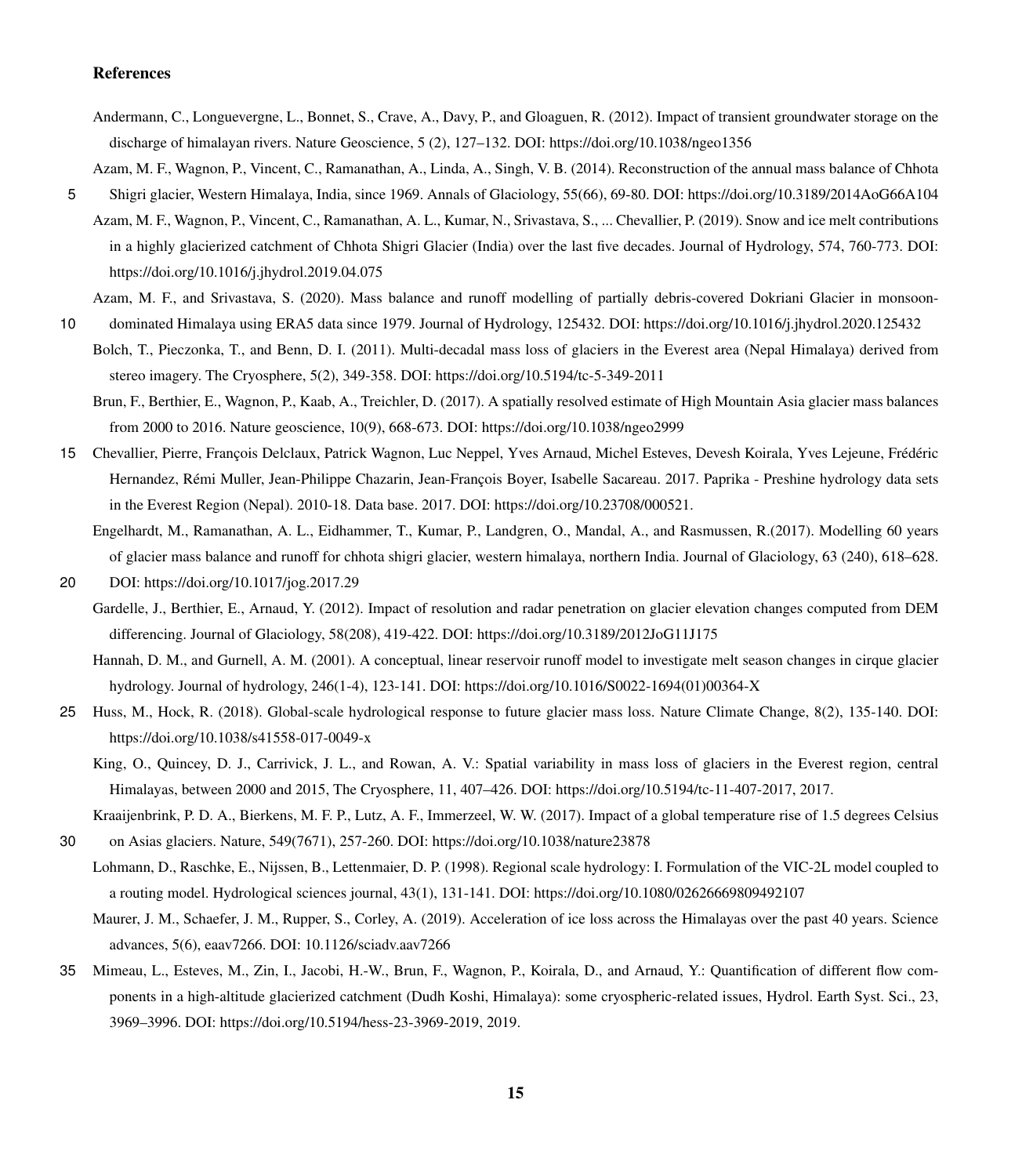- <span id="page-15-14"></span>Mölg, T., Maussion, F., Yang, W., Scherer, D. (2012). The footprint of Asian monsoon dynamics in the mass and energy balance of a Tibetan glacier. The Cryosphere, 6(6), 1445. DOI: https://doi.org/10.5194/tc-6-1445-2012
- <span id="page-15-10"></span><span id="page-15-5"></span>40 Mukherjee, K., Bhattacharya, A., Pieczonka, T., Ghosh, S., Bolch, T. (2018). Glacier mass budget and climate reanalysis data indicate a climatic shift around 2000 in Lahaul-Spiti, western Himalaya. Climatic change, 148(1), 219-233. DOI: https://doi.org/10.1007/s10584- 018-2185-3
	- Nepal, S. (2016). Impacts of climate change on the hydrological regime of the Koshi river basin in the Himalayan region. Journal of Hydro-Environment Research, 10, 76-89. DOI: https://doi.org/10.1016/j.jher.2015.12.001
- <span id="page-15-8"></span><span id="page-15-0"></span>45 Nuimura, T., Fujita, K., Yamaguchi, S., Sharma, R. R. (2012). Elevation changes of glaciers revealed by multitemporal digital elevation models calibrated by GPS survey in the Khumbu region, Nepal Himalaya, 1992-2008. Journal of Glaciology, 58(210), 648-656. DOI: https://doi.org/10.3189/2012JoG11J061
	- Pratap, B., Sharma, P., Patel, L., Singh, A. T., Gaddam, V. K., Oulkar, S., Thamban, M. (2019). Reconciling High Glacier Surface Melting in Summer with Air Temperature in the Semi-Arid Zone of Western Himalaya. Water, 11(8), 1561. DOI: https://doi.org/10.3390/w11081561
- <span id="page-15-11"></span><span id="page-15-3"></span>50 Pokhrel, B. K., Chevallier, P., Andreassian, V., Tahir, A. A., Arnaud, Y., Neppel, L., ... Budhathoki, K. P. (2014). Comparison of two snowmelt modelling approaches in the Dudh Koshi basin (eastern Himalayas, Nepal). Hydrological sciences journal, 59(8), 1507-1518. DOI: https://doi.org/10.1080/02626667.2013.842282
	- Racoviteanu, A. E., Armstrong, R., and Williams, M. W. (2013). Evaluation of an ice ablation model to estimate the contribution of melting glacier ice to annual discharge in the nepal himalaya. Water Resources Research, 49 (9), 5117–5133. DOI: 10.1002/wrcr.20370
- <span id="page-15-13"></span><span id="page-15-12"></span>55 Shea, J. M., and Immerzeel, W. W. (2016). An assessment of basin-scale glaciological and hydrological sensitivities in the Hindu Kush–Himalaya. Annals of Glaciology, 57(71), 308-318. DOI: https://doi.org/10.3189/2016AoG71A073
	- Savéan, M., Delclaux, F., Chevallier, P., Wagnon, P., Gonga-Saholiariliva, N., Sharma, R., . . . Arnaud, Y. (2015). Water budget on the dudh koshi river (nepal): uncertainties on precipitation. Journal of Hydrology, 531 , 850–862. DOI: https://doi.org/10.1016/j.jhydrol.2015.10.040
- <span id="page-15-6"></span><span id="page-15-2"></span>60 Shean, D. E., Bhushan, S., Montesano, P., Rounce, D. R., Arendt, A., Osmanoglu, B. (2020). A systematic, regional assessment of high mountain Asia glacier mass balance. Frontiers in Earth Science, 7, 363. DOI: https://doi.org/10.3389/feart.2019.00363
	- Sherpa, S. F., Wagnon, P., Brun, F., Berthier, E., Vincent, C., Lejeune, Y., ... Sinisalo, A. (2017). Contrasted surface mass balances of debrisfree glaciers observed between the southern and the inner parts of the Everest region (2007–15). Journal of Glaciology, 63(240), 637-651. DOI: https://doi.org/10.1017/jog.2017.30
- <span id="page-15-9"></span><span id="page-15-1"></span>65 Singh, A. T., Rahaman, W., Sharma, P., Laluraj, C., Patel, L. K., Pratap, B., . . .Thamban, M. (2019). Moisture sources for precipitation and hydrograph components of the sutri dhaka glacier basin, western himalayas. Water , 11 (11), 2242. DOI: https://doi.org/10.3390/w11112242 Singh, A. T., Sharma, P., Sharma, C., Laluraj, C. M., Patel, L., Pratap, B., ... Thamban, M. (2020). Water discharge and suspended sediment dynamics in the Chandra River, Western Himalaya. Journal of Earth System Science, 129(1), 1-15. DOI: https://doi.org/10.1007/s12040- 020-01455-4
- <span id="page-15-7"></span><span id="page-15-4"></span>70 Vijay, S., and Braun, M. (2016). Elevation change rates of glaciers in the Lahaul-Spiti (Western Himalaya, India) during 2000–2012 and 2012–2013. Remote Sensing, 8(12), 1038. DOI: https://doi.org/10.3390/rs8121038
	- Vincent, C., Ramanathan, Al., Wagnon, P., Dobhal, D. P., Linda, A., Berthier, E., Sharma, P., Arnaud, Y., Azam, M. F., Jose, P. G., and Gardelle, J.: Balanced conditions or slight mass gain of glaciers in the Lahaul and Spiti region (northern India, Himalaya) during the nineties preceded recent mass loss, The Cryosphere, 7, 569–582. DOI: https://doi.org/10.5194/tc-7-569-2013, 2013.